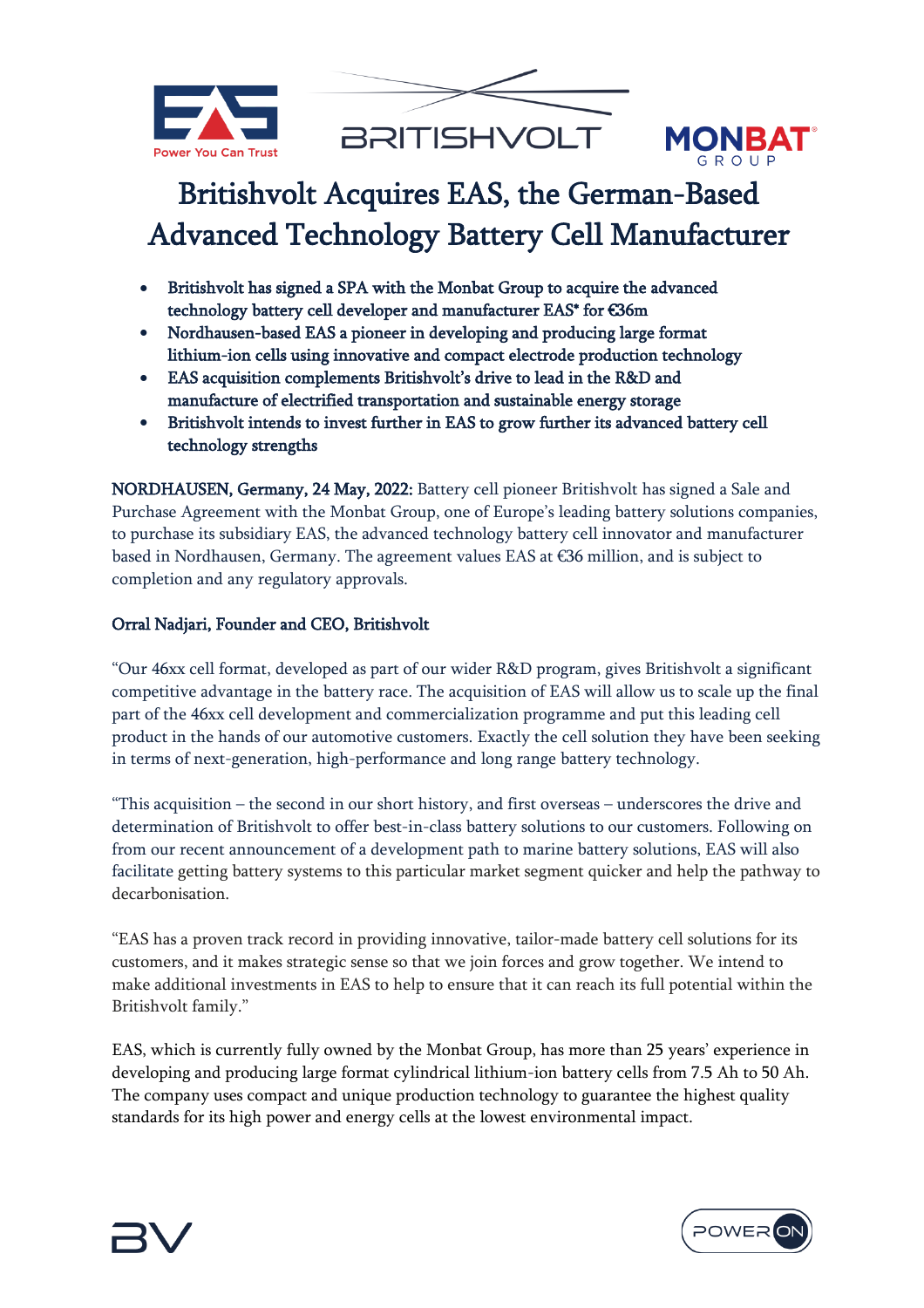



EAS battery solutions have been adopted for aerospace and defense, submarine and marine, and automotive applications in Europe, Asia and North America, and prominent business partners such as NASA are already powered by the company's cells.

# Michael Deutmeyer, Managing Director, EAS:

"Britishvolt and EAS are united by common goals. We share a vision, and due to the high synergies, both companies are accelerating their mutual growth. For EAS and its customers, the focus is on greater capacities in the development and production of innovative cells and battery systems. We are expanding our know-how, deepening our ecological and resource-saving approach in production and enlarging our team. At the same time, we are supporting Britishvolt as a leader in battery cell technology in its focus on international growth.

"Today we see, also monetarily, the great success of a consistent product development strategy. I would like to thank Monbat for the trust and support in every form on our journey together over the past five years. But above all, I want to thank my colleagues and employees who define our company. It is the employees of the entire EAS team for whom I am particularly happy today. We are starting a new EAS era together, at our tried and tested location in Nordhausen, which has stood for pioneering ideas and products from the Innovation Factory for a quarter of a century."

## **Victor Spiriev, CEO of Monbat AD**:

"The deal structure fully supports the road map for the development of EAS and the Monbat Group. Monbat will continue to be part of the expected growth of the lithium-ion industry through the minority stake that the Group will hold in Britishvolt. We believe Britishvolt is the right partner that has the necessary resources to become a leader in providing lithium-ion solutions for electrified transportation and energy storage. The synergies between EAS and Britishvolt will further contribute to add value to the new owner, their shareholders and partners."

Britishvolt's acquisition of EAS is expected to be completed soon, subject to any necessary regulatory approvals.

## ENDS.

## Notes to Editors

\* EAS includes EAS Batteries GmbH, Monbat New Power GmbH and Monbat Holding GmbH

For more information please contact:

Ben Kilbey, Britishvolt's Chief Communications Officer [ben.kilbey@britishvolt.com](http://ben.kilbey@britishvolt.com) +44 7305 032904



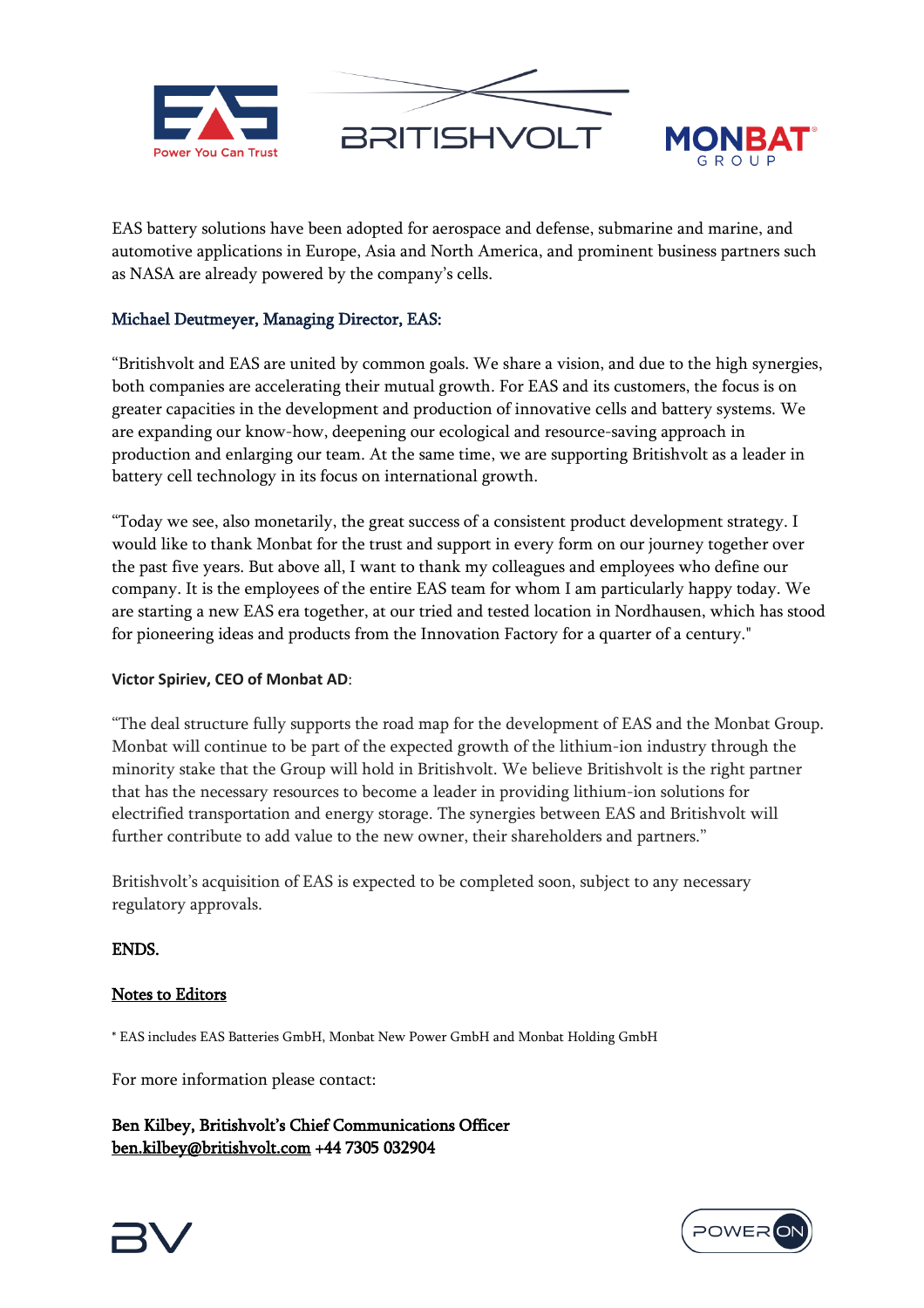



# Sonja Juede, Corporate Communications, EAS Batteries GmbH [sonja.juede@eas-batteries.com](mailto:sonja.juede@eas-batteries.com) | [www.eas-batteries.com](http://www.eas-batteries.com/)  +49 3631 46 70 32 15 | +49 176 84 39 39 16

### About Britishvolt

Battery pioneer and technology innovator, Britishvolt, is focused on development of next-generation battery cell technologies and associated research and development. It is dedicated to developing the future of electrified transportation and sustainable energy storage, producing best-in-class, low-carbon, sustainable, responsibly manufactured lithium-ion battery solutions. Not all batteries are created equal.

Britishvolt believes that low carbon, sustainable, responsibly manufactured battery cells can help positively change the planet. The time has come to transition from fossil fuels to clean, renewable, low carbon electricity. The world deserves a clean air future for all.

Her Majesty's UK Government announced on January 21, 2022, its support for Britishvolt from its Automotive Transformation Fund delivered by the Advanced Propulsion Centre.

### About EAS

Since its foundation in 1996, the brand EAS has kept the pioneering spirit of the company in the development and production of large format cylindrical Lithium-ion cells. A glance at the EAS success story equals a look into the future: LFP as a safe cell chemistry, energy-saving extrusion that guarantees the highest quality standards at the lowest environmental impact in electrode production and an efficient contacting method are some of the most appealing technology ideas in EAS history.

For a quarter of a century, EAS has thus been developing innovative cell and battery solutions at its Nordhausen production site - including extremely robust and powerful cells for applications in the aerospace, automotive, NRMM (Non-Road Mobile Machinery) and maritime industries. From June 2017 until May 2022, EAS was fully owned by the Monbat Group, a leading manufacturer and distributor of lead-acid batteries with vertical integration and production and recycling facilities in 5 European countries.

### About Monbat Group:

Monbat Group is one of leading European batteries' producers, operating under two main business segments - Lead-Acid batteries and Li-Ion high-power solutions.

The lead-acid business is a vertically integrated business model with operating production and recycling facilities in Bulgaria (Monbat AD and Start AD) and recycling plants in Romania, Serbia and Italy. The lithium-Ion business under the brand EAS Batteries, based in Germany, is a new market presence in the high-power battery systems' solutions, based on safe and proven LFP cell chemistry.

The recycling division Monbat Recycling enables very efficient vertical integration in the lead-acid business segment, turning the subsidiary company into an innovative provider of lead and lead alloys as well as re-granulated polypropylene.

### Britishvolt Safe Harbour.

Certain statements in this press release concerning our future growth prospects are forward-looking statements regarding our future business expectation intended to qualify for the 'safe harbor' under the U.S. Private Securities Reform Act of 1995, which involve a number of risks and uncertainties that could cause actual results to differ materially from those in